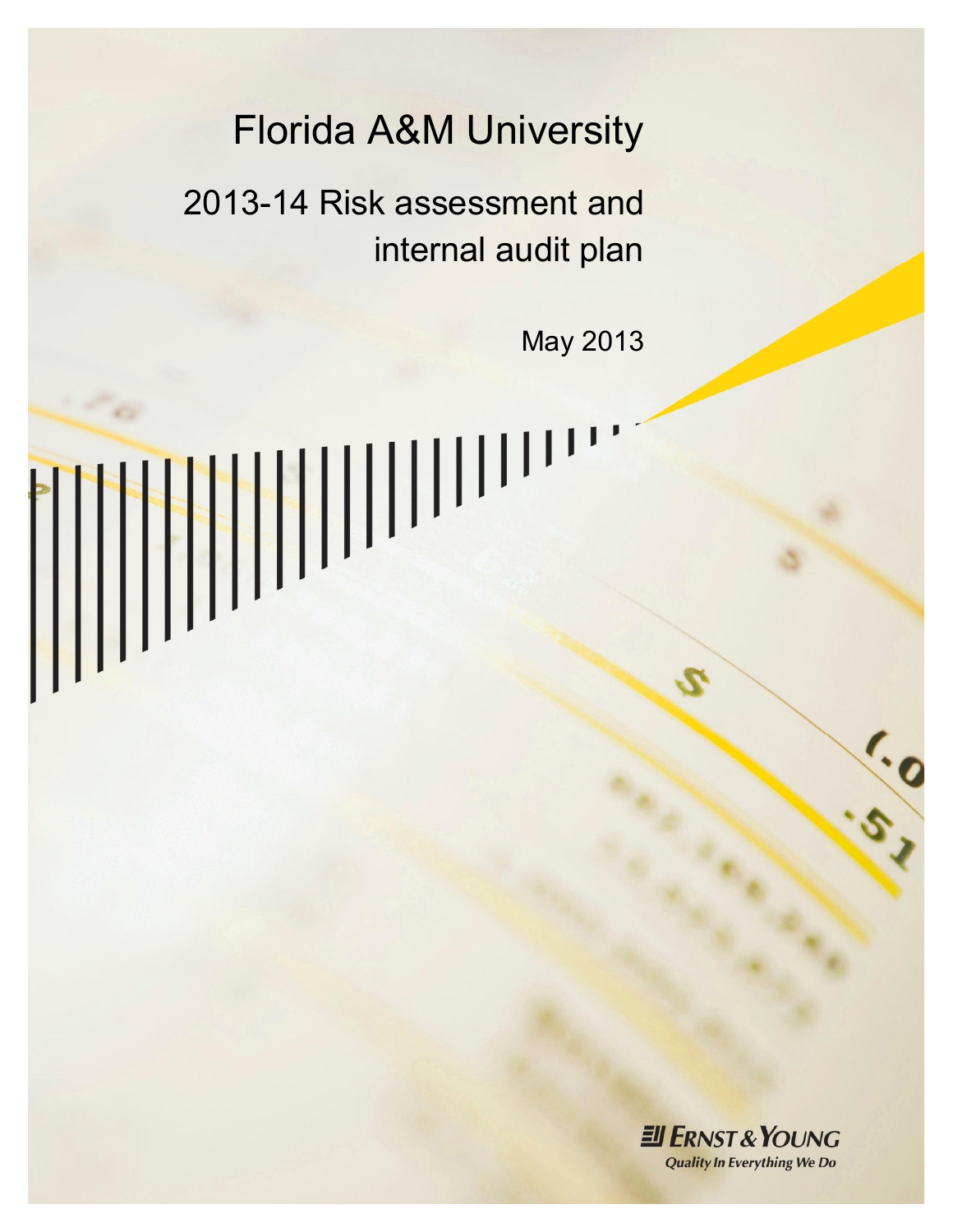## **Contents**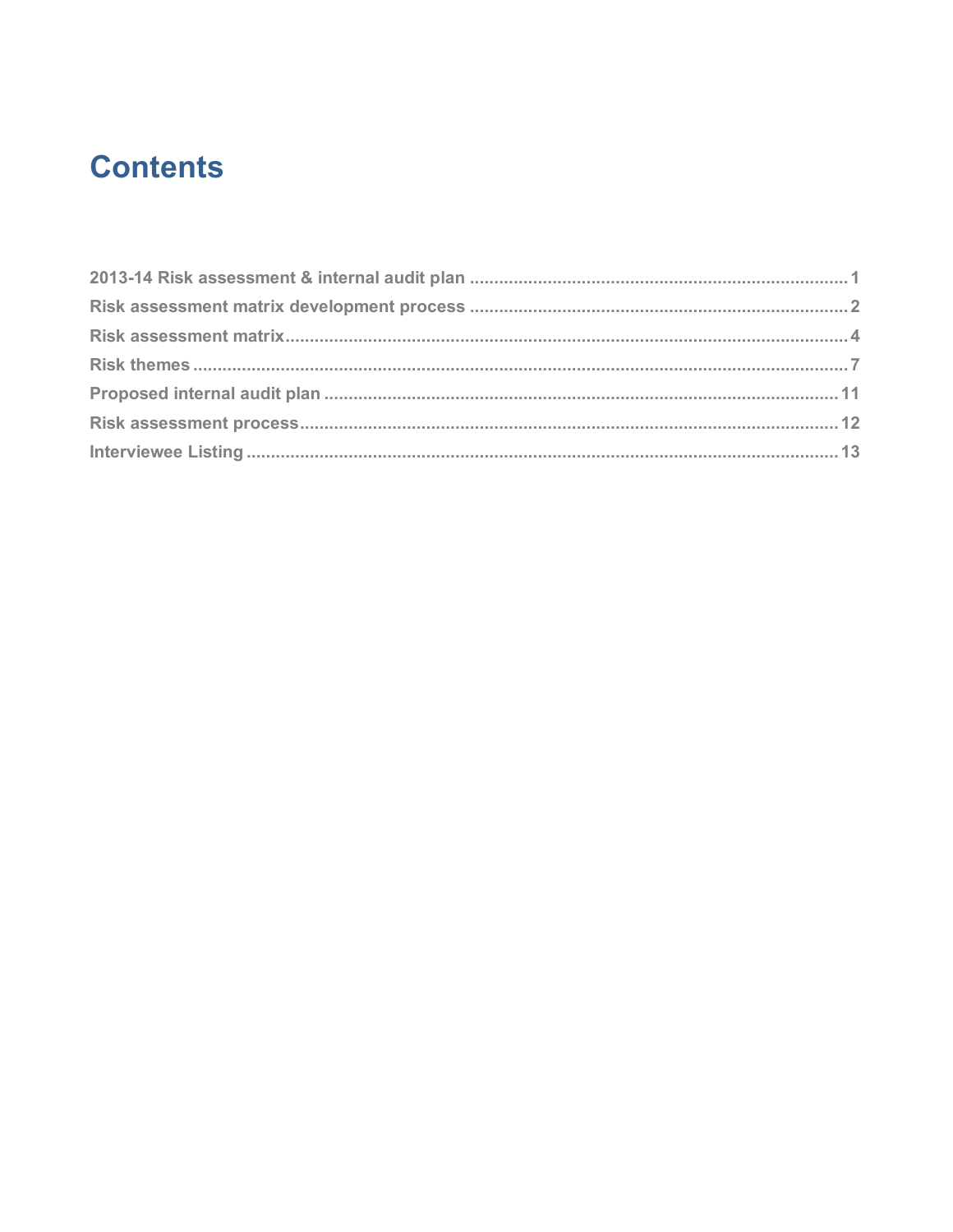## **2013-14 Risk assessment & internal audit plan**

### **Executive summary**

In developing the 2013-2014 Internal Audit Plan, we performed a university-wide internal audit risk assessment, a process that identified and analyzed risks facing Florida A&M University (FAMU). The risk assessment served as the primary basis for developing the 2013-2014 Internal Audit Plan. The objective of the risk assessment is to align internal audit resources to those processes that pose the highest risk to the University's ability to achieve its objectives. In addition, we considered fraud risk factors in the development of this Internal Audit Plan.

While completing this year's risk assessment, we conducted 15 interviews with certain members of the Executive Staff and members of FAMU's Board of Trustees related to the University's overall risk universe. Each interview was scheduled for approximately one hour, and each interviewee was asked to comment on the risks associated with FAMU's ability to execute its core objectives and risks specifically related to their span of control. Additionally, a survey was distributed to deans and certain academic staff to solicit feedback on risks associated with significant processes, and to assist in ranking the overall risk of major processes in the different risk universe spheres.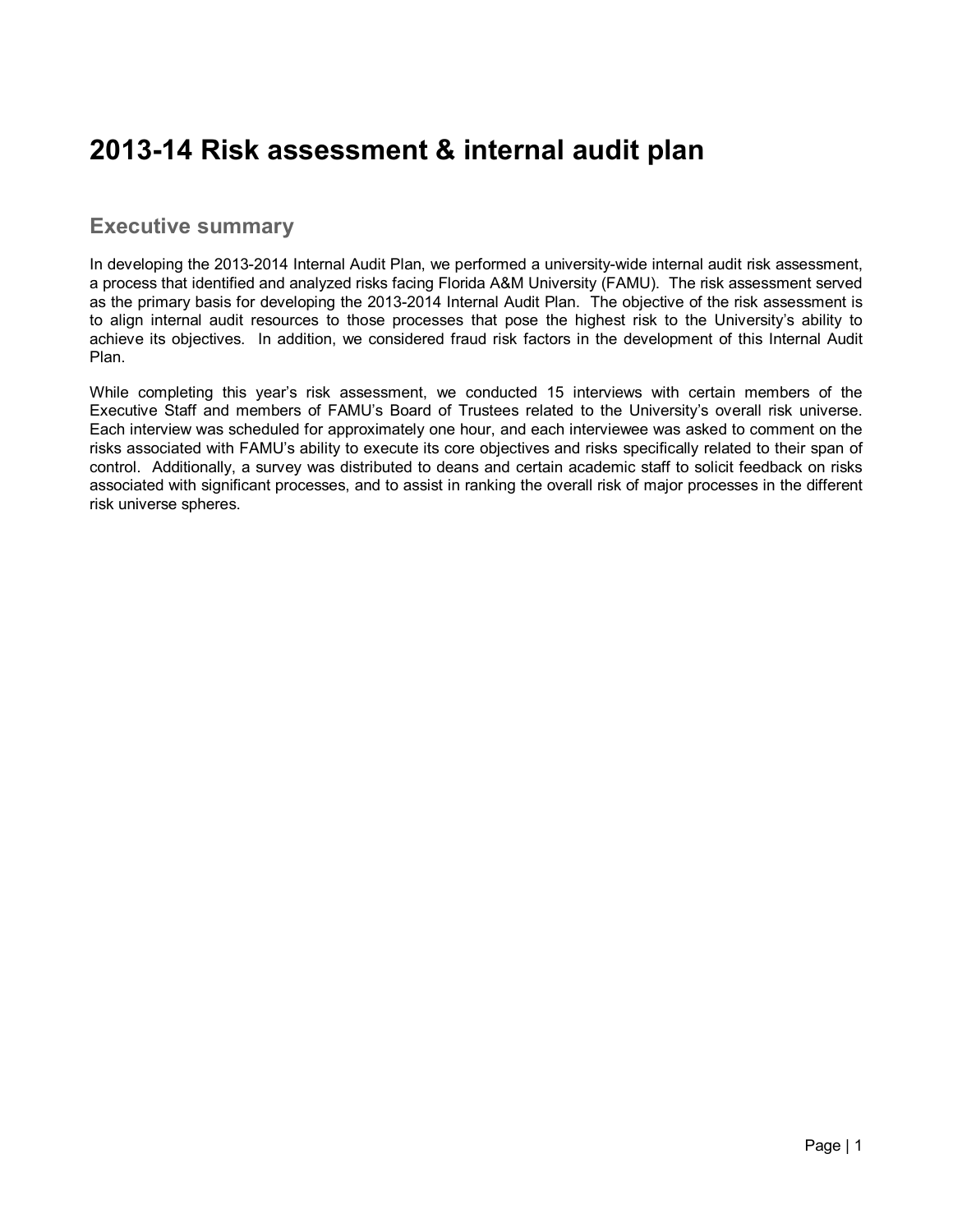## **Risk assessment matrix development process**

The development of the Risk Assessment Matrix is a three step process:

- 1. Determine the risk universe for FAMU
- 2. Determine the likelihood of occurrence having a material impact on the University
- 3. Risk definition low, medium and high

### **Risk universe**

The risk universe was compiled using a standard risk universe for Universities and adjusting for applicability to FAMU. The adjustments to the risk universe were made from knowledge of the University, prior Internal Audit reports, and from discussions with Executive Staff.

### **Likelihood of material impact of occurrence**

The risk related to each category was scored based on the likelihood of having a material impact on the University. Interviewees and survey recipients completed the risk ranking, where each risk was scored on an impact and likelihood scale. Guidance on risk ranking (listed below) was provided to survey recipients for measuring impact and likelihood on a 1-5 scale.

| <b>Score</b>   | <b>Rating</b> | <b>Probability</b> |
|----------------|---------------|--------------------|
| 5              | Expected      | >90%               |
| 4              | Highly likely | < 90%              |
| 3              | Likely        | $<60\%$            |
| $\overline{2}$ | Not likely    | < 30%              |
| 1              | Slight        | < 10%              |

### **Likelihood**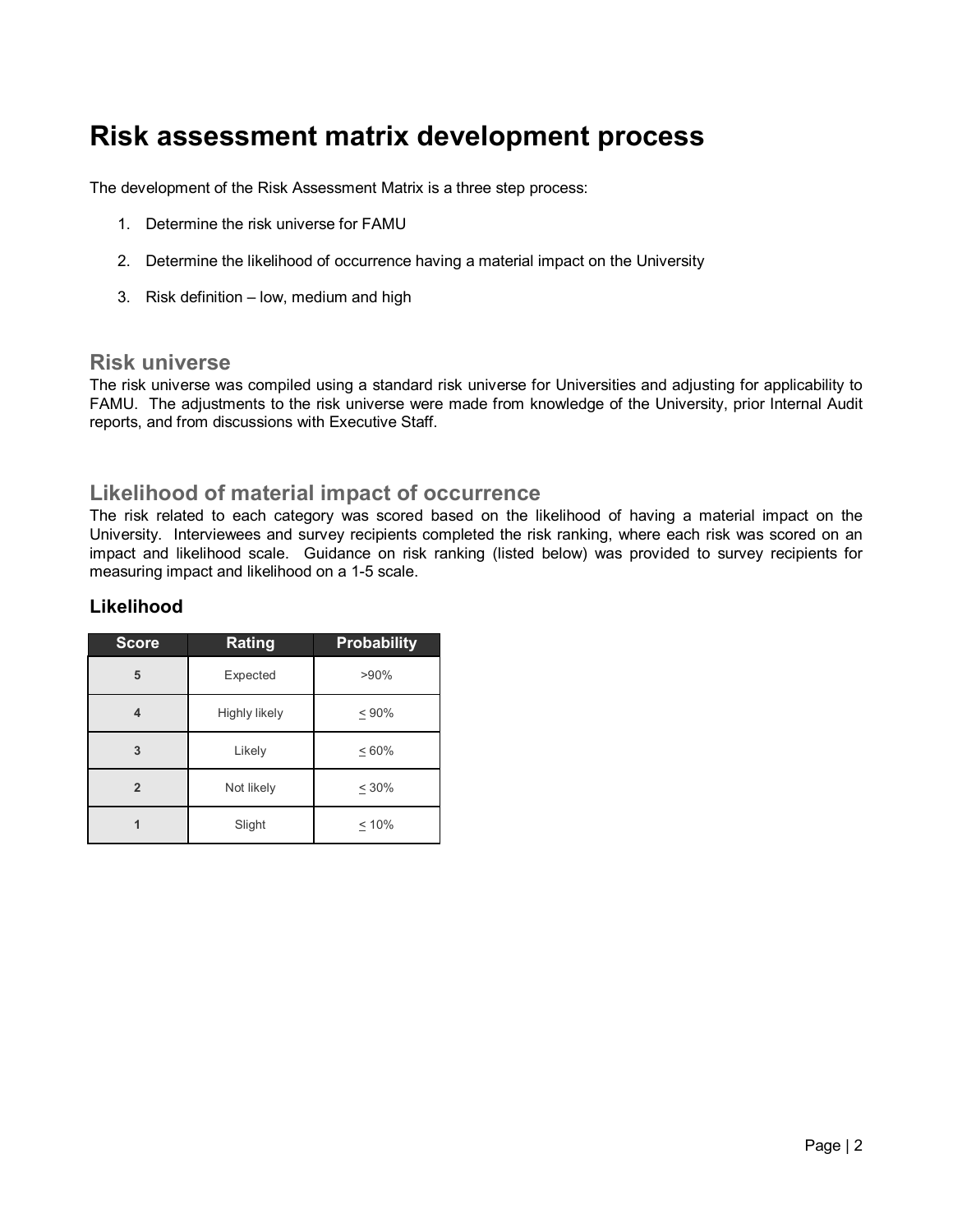### **Impact**

| <b>Score</b>             | <b>Rating</b>      | <b>Strategic</b>                                             |                                                                                                                        | <b>Operations</b>                                                                             | <b>Compliance</b>                                                                    | <b>Financial</b>                              |
|--------------------------|--------------------|--------------------------------------------------------------|------------------------------------------------------------------------------------------------------------------------|-----------------------------------------------------------------------------------------------|--------------------------------------------------------------------------------------|-----------------------------------------------|
| 5                        | <b>Significant</b> | Loss of confidence<br>in all stakeholder*<br>groups          | Potential closing of<br>University                                                                                     | Enterprise wide;<br>inability to continue<br>normal operations<br>across entire<br>University | Management<br>indictments; Large-<br>scale legal action;<br>Regulatory sanctions     | Financial impact<br>greater than<br>\$100M    |
| 4                        | High               | Loss of confidence<br>by 3 or more<br>stakeholder*<br>groups | 2 or more changes<br>in senior leadership;<br>significant changes<br>to University's<br>strategic plan                 | Significant<br>interruptions to<br>University operations                                      | Management<br>challenges; Large<br>legal liabilities;<br>Regulatory fines            | Financial impact<br>of \$70M-\$100M           |
| 3                        | Moderate           | Loss of confidence<br>by 2 or more<br>stakeholder*<br>groups | or more changes<br>in senior leadership;<br>significant changes<br>to University's<br>operating plans and<br>execution | Moderate<br>interruptions to<br>University operations                                         | Management<br>reviewed; Legal<br>reserve established:<br>Regulatory<br>investigation | Financial impact<br>of \$50-\$70M             |
| $\overline{\phantom{a}}$ | Low                | Loss of confidence<br>limited to 1<br>stakeholder* group     | Refinements or<br>adjustments to<br>University's<br>operating plans and<br>execution                                   | Minor interruptions to<br>University operations                                               | Management<br>unaffected; Minimal<br>liabilities; Regulatory<br>attention            | Financial impact<br>between \$100K<br>- \$50M |
| 1                        | Limited            | Limited impact to 1<br>stakeholder* group                    | Limited adjustment<br>necessary                                                                                        | Limited interruptions<br>to University<br>operations                                          | Limited liabilities or<br>Regulatory impact                                          | Financial impact<br>of less than<br>\$100K    |

**\*Note: example stakeholder groups include students, faculty, Board of Governors, Board of Trustees, donors, alumni, SACS, USDOE, etc.**

Upon receipt of the surveys, we multiplied impact and likelihood and used that number to calculate overall risk, which was then grouped into risk categories of low, moderate and high.

### **Risk definition**

**Low risk** – FAMU has an *unlikely* probability of risks occurring that would have at least a material impact on the Company's ability to achieve its strategic objectives.

**Moderate risk** – FAMU has a *medium* probability of risks occurring that would have at least a material impact on the Company's ability to achieve its strategic objectives.

**High risk** – FAMU has an *expected* probability of risks occurring that would have at least a material impact on the Company's ability to achieve its strategic objectives.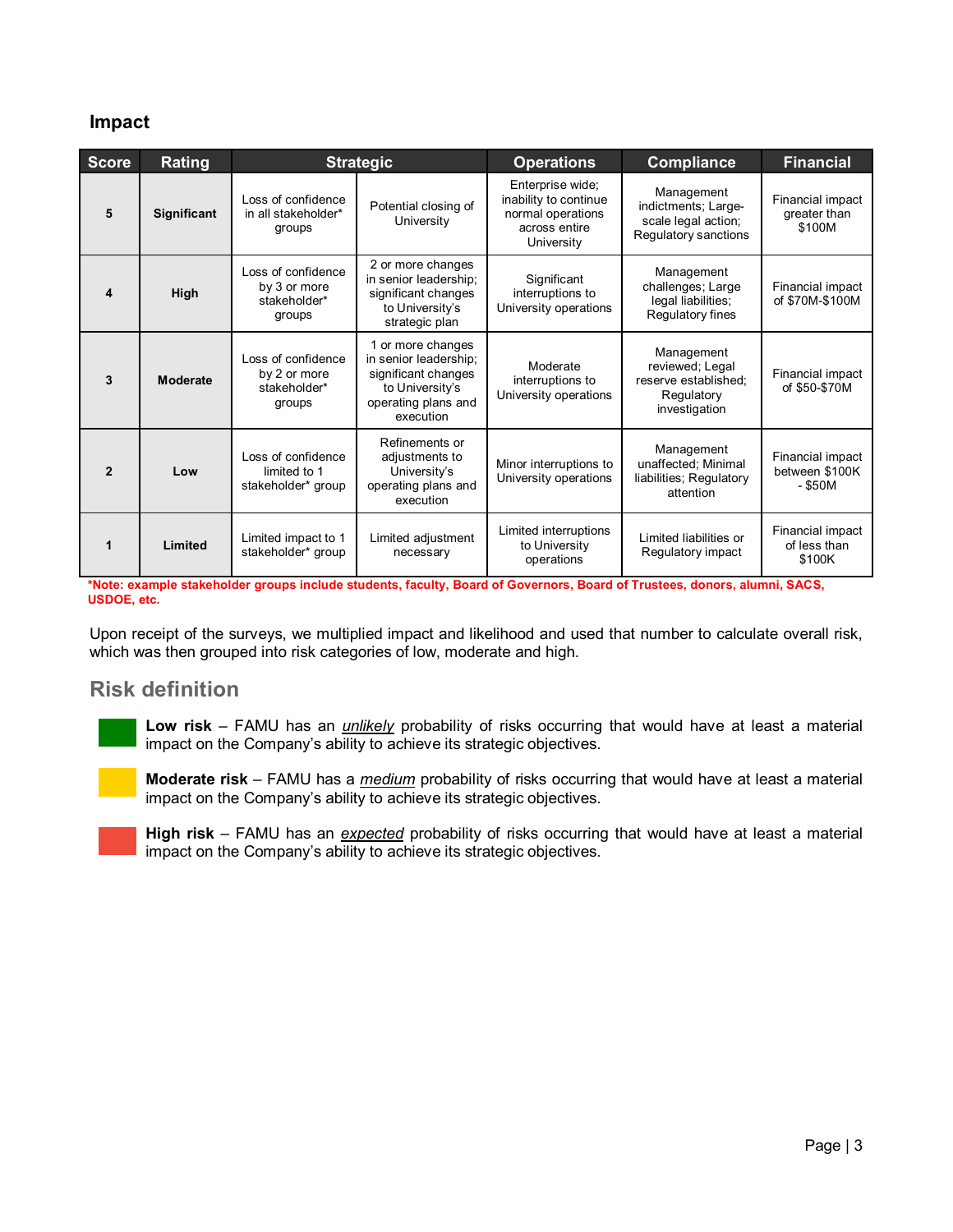## **Risk assessment matrix**

There are many definitions and categories of risk. Entities perceive risk based on the nature of their operations, the organization's culture and other factors unique to them. Risk Management is broadly defined as a process designed to identify potential events that may affect the entity, and to manage risks to provide reasonable assurance regarding achievement of entity objectives.<sup>1</sup>

Every entity exists to realize value for its stakeholders. Value is created, preserved or eroded by management decisions in all aspects of an entity's activities, from strategy setting to daily operations. Entities failing to recognize the risks they face, from external or internal sources, and to manage them effectively, can destroy value. An effective starting point for understanding risk is to take a look at all aspects of an entity's activities.

The matrix below classifies and ranks FAMU's risks according to Ernst & Young's risk universe and scoring as discussed above. Additionally, prior year and planned internal audit coverage is noted in the table below. The Auditor General also performed operational audits around many of these areas for the 2012 – 2013 year.

|                       |                                                   | <b>Overall Ranking</b>  |  | <b>Prior/Planned Internal</b> |                         |
|-----------------------|---------------------------------------------------|-------------------------|--|-------------------------------|-------------------------|
|                       |                                                   | (Impact *               |  | <b>Audit Coverage</b>         |                         |
|                       |                                                   | Likelihood)             |  |                               | 2012-13 2013-14 2014-15 |
|                       | <b>Strategic Risks</b>                            |                         |  |                               |                         |
|                       | Governance                                        |                         |  |                               |                         |
|                       | 1.01 Corporate Governance                         | M                       |  | X                             |                         |
|                       | 1.02 Leadership Effectiveness                     | M                       |  |                               |                         |
|                       | 1.03 Control Environment/Internal Controls        | $\overline{\mathsf{M}}$ |  | $\overline{\mathbf{x}}$       |                         |
|                       | 1.04 Roles, Responsibility & Accountability       | $\overline{\mathsf{M}}$ |  |                               |                         |
|                       | 1.05 Culture                                      |                         |  |                               |                         |
|                       | <b>Planning &amp; Resource Allocation</b>         |                         |  |                               |                         |
|                       | 2.01 Strategic Planning & Direction               | $M$                     |  |                               |                         |
|                       | 2.02 Annual Budgeting & Forecasting               | M                       |  |                               |                         |
|                       | 2.03 IT Enablement & Process Automation           | H                       |  | X                             |                         |
|                       | 2.04 Alliances & Partnerships                     | M                       |  |                               |                         |
|                       | <b>Strategic Initiatives</b>                      |                         |  |                               |                         |
|                       | 3.01 Program Planning & Governance                | M                       |  |                               |                         |
|                       | 3.02 Program Execution & Monitoring               |                         |  |                               |                         |
|                       | 3.03 Business Acceptance & Change Management      | н                       |  |                               |                         |
|                       | <b>Industry Dynamics</b>                          |                         |  |                               |                         |
|                       | 4.01 Macro-economic Factors                       |                         |  |                               |                         |
|                       | 4.02 Regulatory Uncertainty / Government Advocacy | M                       |  |                               |                         |
|                       | 4.03 Educational Standard / Preference Changes    | M                       |  |                               |                         |
| <b>Communications</b> |                                                   |                         |  |                               |                         |
|                       | 5.01 Alumni Relations                             | M                       |  |                               |                         |
|                       | 5.02 Community/Media Relations                    | н                       |  |                               | X                       |
|                       | 5.03 Crisis Communication                         | н                       |  |                               | X                       |
|                       | 5.04 Faculty, Staff & Student Communication       | M                       |  |                               |                         |

<sup>&</sup>lt;sup>1</sup> Source: COSO Enterprise Risk Management - Integrated Framework, 2004 COSO

 $\overline{a}$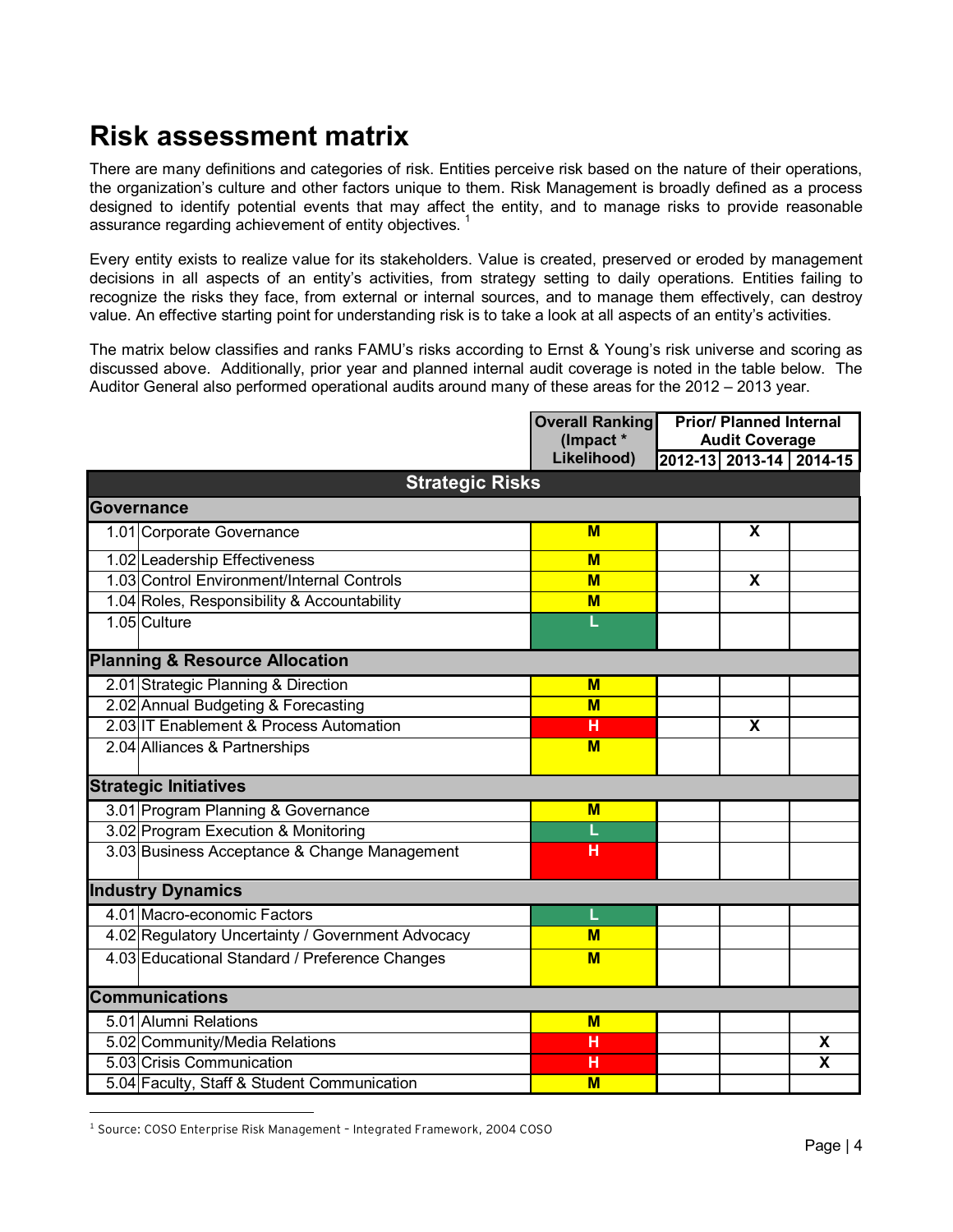|                                                 | <b>Overall Ranking</b><br>(Impact * |   | <b>Prior/ Planned Internal</b><br><b>Audit Coverage</b> |                         |
|-------------------------------------------------|-------------------------------------|---|---------------------------------------------------------|-------------------------|
|                                                 | Likelihood)                         |   |                                                         | 2012-13 2013-14 2014-15 |
| <b>Operational Risks</b>                        |                                     |   |                                                         |                         |
| <b>Academic Operations</b>                      |                                     |   |                                                         |                         |
| 6.01 Curriculum Strategy & Development          | L                                   |   |                                                         |                         |
| 6.02 Faculty Recruiting & Retention Strategy    | $M$                                 |   |                                                         |                         |
| 6.03 Student Recruiting & Retention Strategy    | н                                   |   |                                                         | X                       |
| 6.04 Tuition - Cost of Education                | M                                   | X | X                                                       |                         |
| 6.05 Admission & Enrollment                     | $M$                                 | X |                                                         |                         |
| 6.06 Financial Aid                              | н                                   |   | X                                                       |                         |
| 6.07 Billings (tuition/services)                | $M$                                 |   |                                                         |                         |
| 6.08 Student Support Services                   | $M$                                 |   |                                                         |                         |
| <b>Education Delivery</b>                       |                                     |   |                                                         |                         |
| 7.01 Capacity Planning & Scheduling             |                                     |   |                                                         |                         |
| 7.02 On-line Education & Support                |                                     |   |                                                         |                         |
| 7.03 Licensing & Classroom Technology Support   |                                     |   |                                                         |                         |
| <b>Contracts &amp; Grants</b>                   |                                     |   |                                                         |                         |
| 8.01 Contract Management                        | $M$                                 |   | X                                                       |                         |
| 8.02 Sponsor Funding                            | M                                   |   | X                                                       |                         |
| 8.03 Intellectual Property                      |                                     |   |                                                         |                         |
| 8.04 Clinical Trials Research Billing           |                                     |   |                                                         |                         |
| 8.05 Research & Data Integrity                  |                                     |   |                                                         |                         |
| <b>Donor Management</b>                         |                                     |   |                                                         |                         |
| 9.01 Fundraising/Development Infrastructure     | M                                   |   |                                                         |                         |
| 9.02 Donor Compliance / Intent                  | $\mathbf M$                         |   |                                                         |                         |
| 9.03 Gifts & Donation Management                | L                                   |   |                                                         |                         |
| <b>Supply Chain</b>                             |                                     |   |                                                         |                         |
| 10.01 Vendor Management & Supplier Quality      | $M$                                 |   |                                                         | X                       |
| 10.02 Procurement & Supplier Rationalization    | н                                   | X |                                                         | $\overline{\mathbf{x}}$ |
| <b>People / Human Resources</b>                 |                                     |   |                                                         |                         |
| 11.01 Human Capital Strategy / Planning         | н                                   |   |                                                         | X                       |
| 11.02 Faculty & Staff Performance               | н                                   |   |                                                         | $\overline{\mathsf{x}}$ |
| 11.03 Development & Training                    | н                                   |   |                                                         | X                       |
| 11.04 Succession Planning                       | н                                   |   |                                                         | $\overline{\mathbf{X}}$ |
| <b>Information Technology</b>                   |                                     |   |                                                         |                         |
| 12.01 IT Strategy & Planning                    | н                                   |   |                                                         |                         |
| 12.02 IT Network Infrastructure & Architecture  | н                                   |   | X                                                       |                         |
| 12.03 IT Availability                           | н                                   |   | X                                                       |                         |
| 12.04 Information Security                      | н                                   |   | X                                                       |                         |
| Environmental Health & Safety / Hazards         |                                     |   |                                                         |                         |
| 13.01 Physical Security                         | н                                   |   | X                                                       |                         |
| 13.02 Public & Student Safety                   | н                                   |   | X                                                       |                         |
| 13.03 Lab Safety                                | M                                   |   |                                                         |                         |
| 13.04 Business Continuity Planning / Resiliency | $M$                                 |   |                                                         |                         |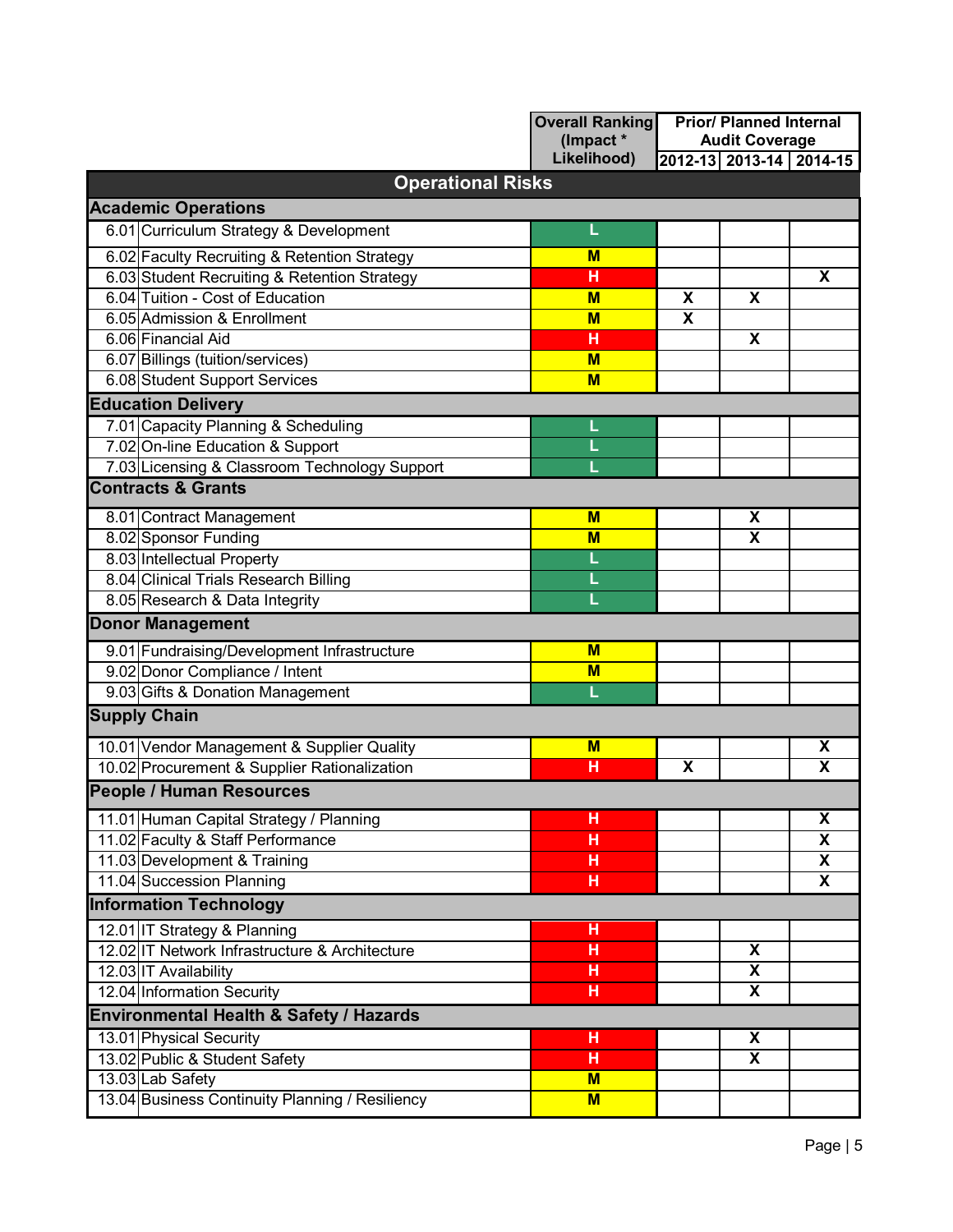|                                                      | <b>Overall Ranking</b>   | <b>Prior/Planned Internal</b><br><b>Audit Coverage</b> |                         |                         |
|------------------------------------------------------|--------------------------|--------------------------------------------------------|-------------------------|-------------------------|
|                                                      | (Impact *<br>Likelihood) |                                                        |                         | 2012-13 2013-14 2014-15 |
| <b>Physical Assets</b>                               |                          |                                                        |                         |                         |
| 14.01 Real Estate Optimization                       |                          |                                                        |                         |                         |
| 14.02 Property, Plant & Equipment Optimization       | M                        |                                                        |                         |                         |
|                                                      |                          |                                                        |                         |                         |
| 14.03 Construction Management                        | M                        | X                                                      |                         |                         |
| 14.04 Facilities Management                          | M                        |                                                        | $\overline{\mathsf{x}}$ |                         |
| <b>Compliance Risks</b>                              |                          |                                                        |                         |                         |
| <b>Code of Conduct</b>                               |                          |                                                        |                         |                         |
| 15.01 Ethics & Integrity                             | M                        |                                                        |                         |                         |
| 15.02 Fraud / Asset Misappropriation                 | M                        | X                                                      |                         |                         |
| 15.03 Academic Misconduct                            | $\overline{\mathsf{M}}$  | X                                                      | $\overline{\mathbf{X}}$ |                         |
| 15.04 Conflict of Interest                           |                          |                                                        |                         |                         |
| <b>Legal &amp; Regulatory</b>                        |                          |                                                        |                         |                         |
| 16.01 Anti-corruption                                |                          |                                                        |                         |                         |
| 16.02 Research Compliance                            | M                        |                                                        |                         |                         |
| 16.03 Labor Laws                                     |                          |                                                        |                         |                         |
| 16.04 Sales Tax Compliance                           |                          |                                                        |                         |                         |
| 16.05 Athletic Programs & NCAA                       | н                        |                                                        | X                       |                         |
| 16.06 HIPAA (Privacy & Security)                     |                          |                                                        |                         |                         |
| 16.07 FERPA                                          | M                        |                                                        |                         |                         |
| 16.08 Maintain 501(c)3 Tax-Exempt Status             |                          |                                                        |                         |                         |
| <b>Finance Risks</b>                                 |                          |                                                        |                         |                         |
| <b>Accounting &amp; Reporting</b>                    |                          |                                                        |                         |                         |
| 17.01 Financial Accounting, Reporting and Disclosure | M                        |                                                        | X                       |                         |
| 17.02 Management Reporting & Business Intelligence   | н                        |                                                        |                         |                         |
| <b>Liquidity &amp; Credit</b>                        |                          |                                                        |                         |                         |
| 18.01 Cash Planning & Management                     | н                        |                                                        | X                       |                         |
| 18.02 Credit & Collections                           | н                        | X                                                      |                         |                         |
| 18.03 Investment Strategy & Management               | L                        |                                                        |                         |                         |
| 18.04 Funding & Refinancing                          | M                        |                                                        |                         |                         |
| 18.05 Debt Structure & Management                    |                          |                                                        |                         |                         |
| 18.06 Bond Compliance                                |                          |                                                        |                         |                         |
| 18.07 Pension Fund Liability                         |                          |                                                        |                         |                         |
| <b>Risk Management</b>                               |                          |                                                        |                         |                         |
| 19.01 Insurance Coverage & Optimization              |                          |                                                        |                         |                         |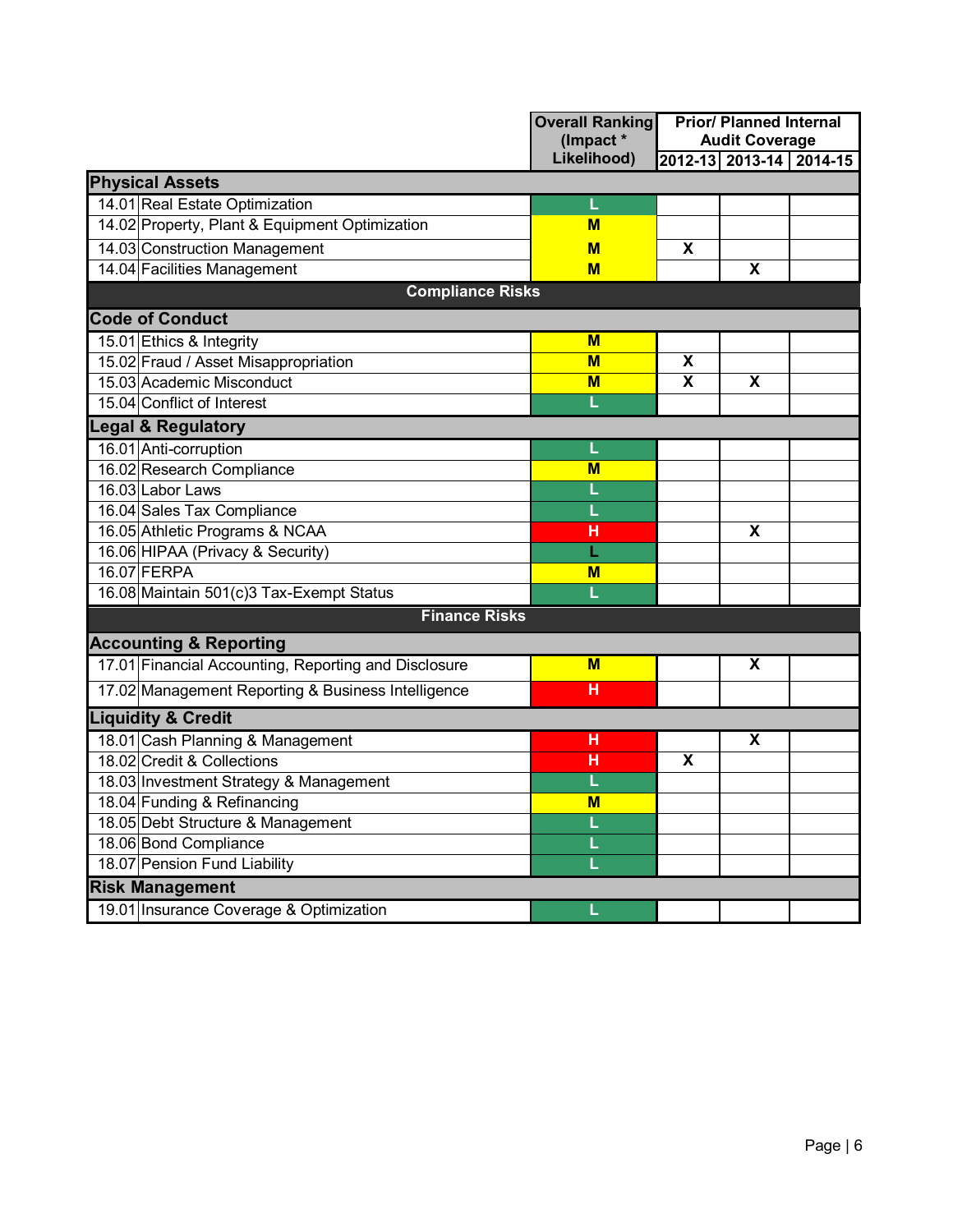### **Risk themes**

Listed below is a summary of risks consistently cited by interviewees and survey recipients during this year's Risk Assessment. These are summarized here to provide the Audit Committee and management with areas represented to Ernst & Young to be "top of mind" for key executives and managers within the organization.

#### u **SACS Probation - Accreditation**

The University was placed on a12-month probation at the December 2012 Southern Association of Colleges and Schools (SACS) Annual Meeting. The result of the accreditation probation has several flow-down effects: there is an adverse effect on faculty and student morale; enrollment has decreased, as has outside funding from corporations; concern for students' ability to obtain financial aid has increased (as approximately 90% of the student body is on some sort of financial aid); and, research grants could also be suspended.

Additionally, an area noted by both SACS and during our Risk Assessment interview process was that while the University has policies and procedures in place, oftentimes certain areas or departments are not following these policies.

The University's accreditation status will be reviewed during the 2013 Annual SACS meeting.

**Internal audit coverage** – SACS follow-up projects; Policies & procedures review

#### **Funding**

Diminishing funding from the State combined with the accreditation probation and a continued soft economy is a high risk for the University. Decreased government funding results in increased dependence on tuition and donations in a current state where enrollment is declining.

Continued funding from the State relies on meeting certain metrics, including retention and graduation rates. Additionally, Florida Statute 1009.24 was recently passed, which requires a student to be responsible for 100% of course costs if the student exceeds 10% of the required credit hours to obtain a degree.

Donor relations and donor management also were cited as a risk to the University. Capital campaigns are challenging with the SACS probation and continued media scrutiny surrounding the University. FAMU should continue attracting funds and donations from alumni and other constituents, and process and manage these gifts timely and accurately. Traditionally, 60% of all gifts come from corporations; however, due to the recent media scrutiny, corporations only make up approximately 40% of donations.

**Internal audit coverage** – Assessment of Compliance with 2012 Florida Statute 1009.24; FAMU Foundation process review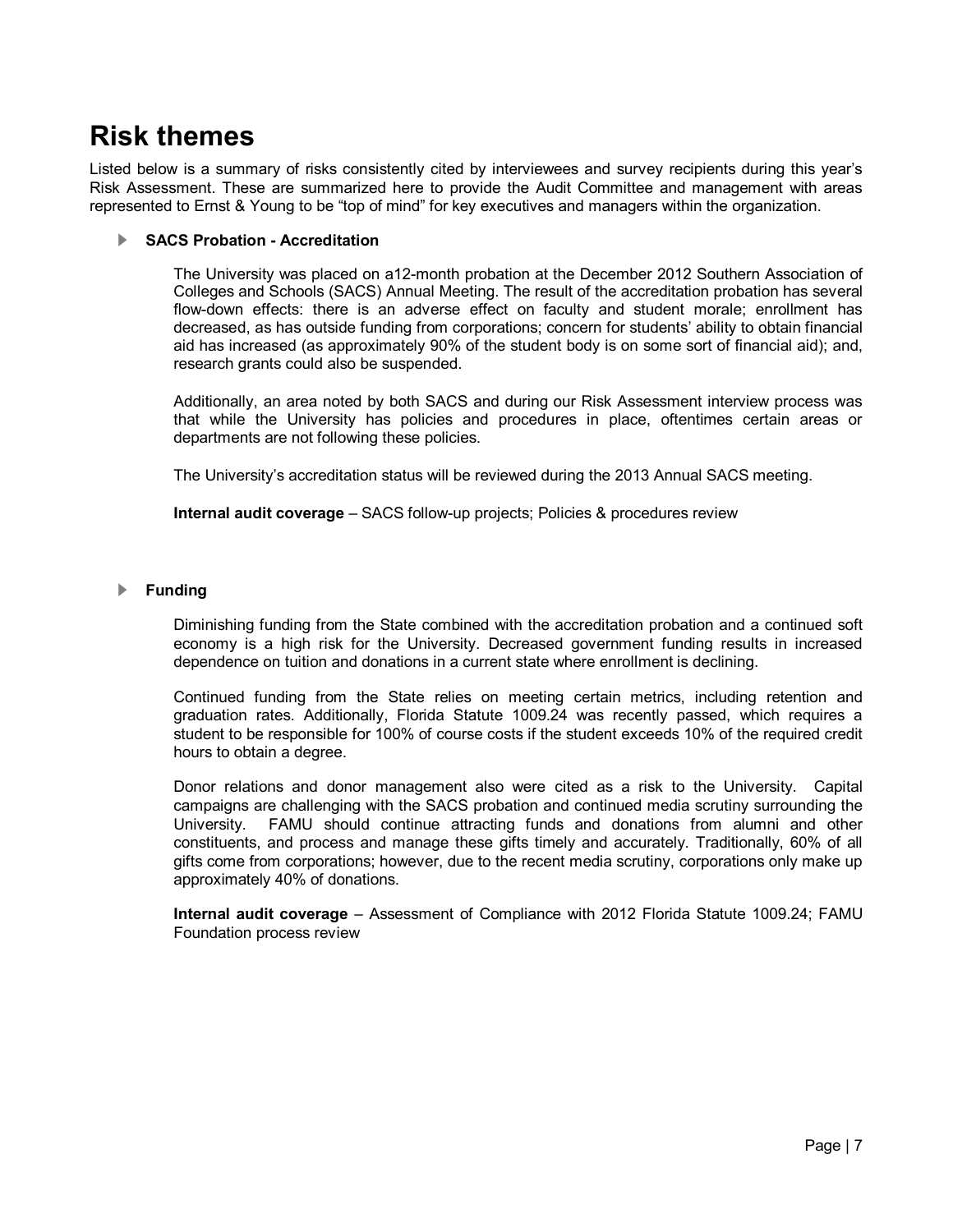#### **▶ Student Recruitment and Retention**

A main goal of the University is the ability to recruit the best and the brightest students. Historically, the University has enrolled a higher than normal mix of "profile admit" students (i.e., students who do not meet all requirements for admission to the University). Fifty percent of FAMU students are currently in this "profile admit" category, while most state Universities profile admit mix is around 3%. This high mix of profile admit students has an impact on graduation rates (on average 6 years), which could affect the University in future years, as the state system is moving to performancebased funding. The University has started an initiative to reduce the number of profile admits accepted; however, the University will need to invest money and resources to continue this initiative.

**Internal audit coverage** – Student Recruitment and Retention process assessment (2014-15)

#### u **Financial Aid**

Risk Assessment interviewees consistently noted the management of financial aid funds (including administering to students and return of funds to the government) as a high risk area for the University. If financial aid is not administered according to federal regulations, penalties and fines could occur. Additionally, if FAMU fails to administer financial aid to students in a timely manner, this could adversely affect student recruitment.

It was also noted that the University's IT systems are not used to their full functionality, and financial aid processes were noted as being more manual than necessary.

A new Director of Financial Aid has been hired and plans to implement an annual process of benchmarking the University against leading practices.

**Internal audit coverage** – Financial aid process review

#### u **Athletics & NCAA Compliance**

One high compliance risk noted by Risk Assessment participants was the potential for a major NCAA or Title IX infraction. The University is required to have a certain number of players eligible to field a team. Additionally, there is elevated media scrutiny around college athletics, and an infraction could potentially cause increased reputational risk for FAMU.

Another risk related to the athletic department is lack of funding and the operating deficit. Much of the department's funding comes from tuition fees. Declining enrollment increases the risk of funding for the Athletic department. However, it was noted during our Risk Assessment interviews that most University athletic departments operate at a deficit.

**Internal audit coverage** – ACE Academic Support Services review; Follow-up on certain financial and operational Athletic department processes (2012 – 2013)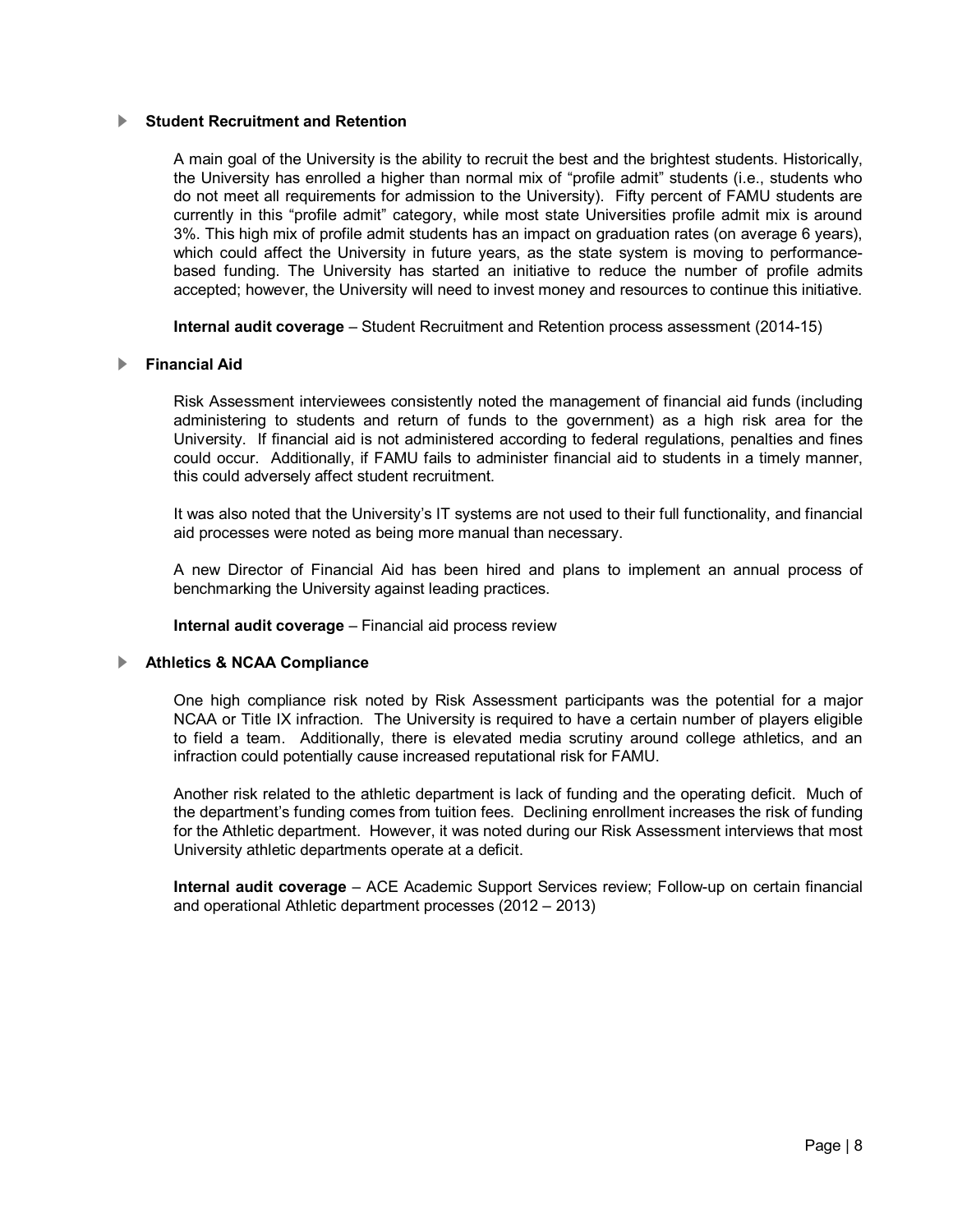#### **E** Human Resources

During the Risk Assessment, several respondents noted the University continues to face challenges in recruiting and retaining talented personnel. Additionally, several positions at the University are currently held by interim positions, which is not consistent with the long-term vision for the University. Respondents noted University salaries are low compared to other state universities, and rank as one of the lowest in the State of Florida. An additional risk to the University is retaining institutional knowledge. Respondents also mentioned that certain areas lacked either enough resources or lacked qualified resources to effectively carry out University objectives.

Formal succession planning is not consistently performed at FAMU, which could result in loss of institutional knowledge when individuals leave the University.

The University is currently conducting an enterprise-wide review of staffing against position descriptions.

**Internal audit coverage** – HR skills gap assessment (2014-15)

#### ▶ Information Technology (IT)

Almost all Risk Assessment participants noted some aspect of IT as a high risk for the University. A theme consistently mentioned was that the University's ERP System (PeopleSoft) is not configured to provide maximum system functionality. One root cause of this issue noted is that the IT Department does not have the appropriate people in place to configure, design, and make timely updates to the system. The under-utilized system was also noted as causing inefficiencies in several departments, as manual processes are required to supplement and/or be used in place of processes that could be automated (including systemic approvals, reconciliations, segregation of duties controls, etc.).

The growing cost of IT security is also a high risk for the University. During the Risk Assessment, individuals noted it is difficult to meet salary demands of rising IT professionals, and also difficult to retain the talent needed to maintain the University systems. Maintaining the resources the University has spent time to train, specifically with particular applications (PeopleSoft), is a challenge that creates further risk. The CIO position has been occupied by an interim employee for the past three years.

The establishment of a disaster recovery plan is important for the University to reduce the likelihood of interrupted operations. The University currently does not have a comprehensive and formalized disaster recovery plan; however, the applications that run on the PeopleSoft system are hosted by a third party, Cedar Creststone, which has a disaster recovery plan and could recover PeopleSoft data. However, the University uses several other IT applications that do not have formal disaster recovery plans and which could cause significant interruptions if not easily recoverable.

Finally, online classes are in the early stages of development at the University. This is a large revenue opportunity for the University, and it will be important to have the system infrastructure to be able to effectively offer courses via this platform. The University has not moved to the cloud; however, a move to the cloud is being considered.

**Internal audit coverage** – Information Technology General Controls (ITGC) assessment, IT Automated Controls Assessment; Disaster Recovery Assessment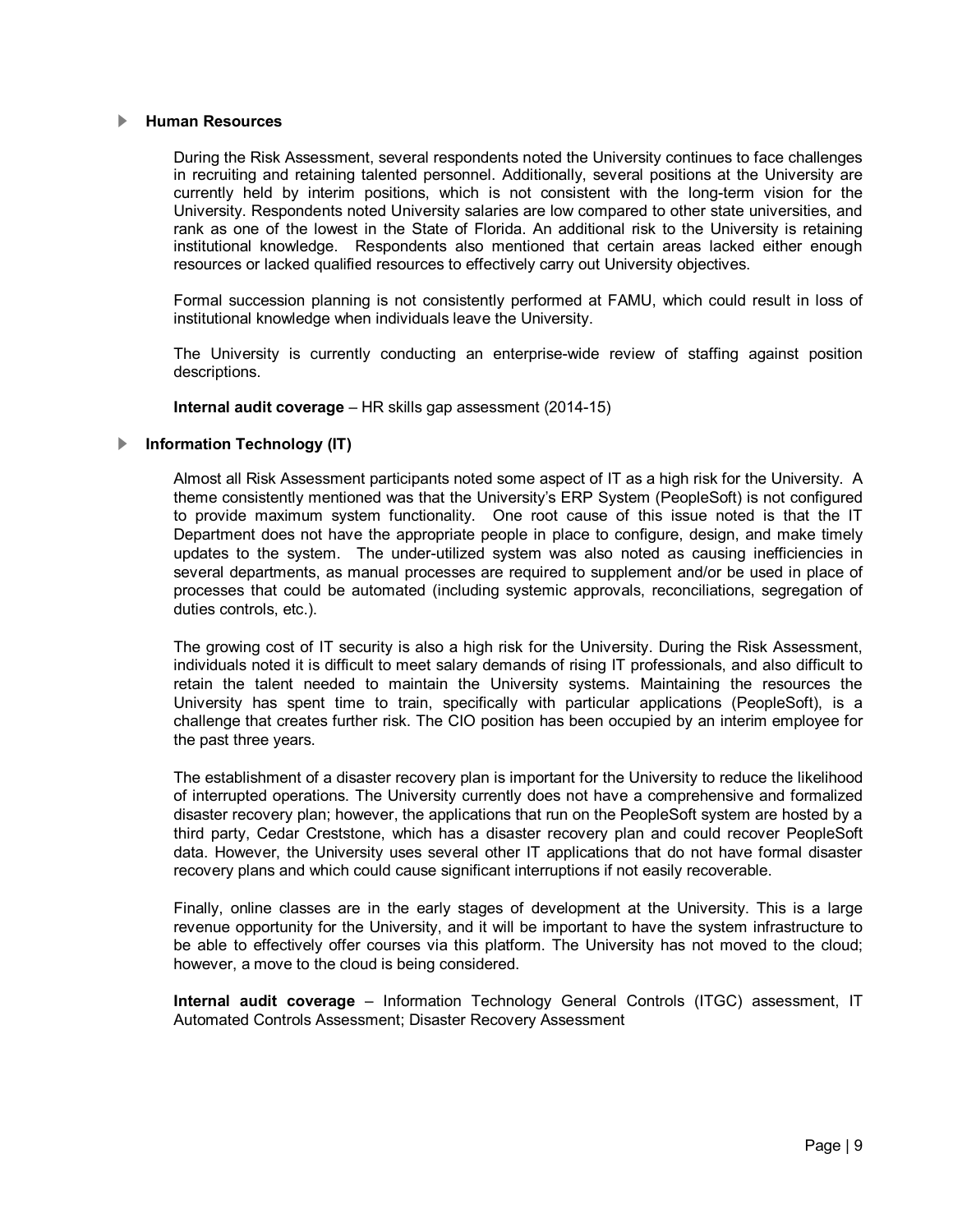#### u **Physical Security / Public and Student Safety**

Physical security and public/student safety was noted as a high risk at the University. During the Risk Assessment, respondents noted that funding is not adequate to secure the campus and upgrades should be made to more fully secure the campus and its buildings. While a rogue student or person on campus can always pose a risk, the University should consider if current security measures are sufficient and if the University is in compliance with annual reporting requirements of the Clery Act.

**Internal audit coverage** – Department of Public Safety review

#### ▶ Media Relations and Crisis Communication

Due to the recent events, the University has had extensive media coverage over the past few years. Publishing inaccurate information and creating a negative image of the University is a high risk for the University. As previously mentioned, this could also lead to an adverse impact on fundraising and enrollment.

When a crisis occurs related to FAMU, the University could be unfavorably affected if the crisis is not addressed with a swift, formal action plan, including clearly defined roles and responsibilities. Additionally, all stakeholders of the University should be considered in crisis communications – students, faculty, staff, alumni, community, and the media.

**Internal audit coverage** – Crisis communication plan development advisory project (2014-15)

#### u **Procurement and Accounts Payable**

Risk assessment participants noted that the procurement function (including vendor management and accounts payables) is a risk to FAMU.

Interviewees noted that the procurement process is slow and often takes longer than expected to generate purchase orders. This was noted as especially affecting the area of research and grants, as many grants are on a restricted timeline for using funds. This area in particular has had to create system work-arounds to procure goods/services. System work-arounds create elevated risk for the University in the areas of following policies and procedures, potential for fraud, and other downstream inefficiencies.

Respondents also noted that certain vendors are hesitant to work with FAMU as timely payment is not consistent. Limited ability to work with preferred vendors could affect performance of the University and its ability to meet key objectives.

**Internal audit coverage** – Accounts Payable review; Contracts and Grants review; Research Compliance assessment; Vendor performance management review (2014-15)

#### **Example 25 Cash Management**

Decreasing enrollment, uncertainty around donations and state funding, and flattening of tuition increases have caused an uncertainty in the level of funding the University will receive in coming years. As such, participants noted that planning and forecasting at the University has become a challenge. Having a solid cash forecasting process in place allows the University to more appropriately allocate resources and reduce liquidity issues.

**Internal audit coverage –** Cash forecasting and budgeting review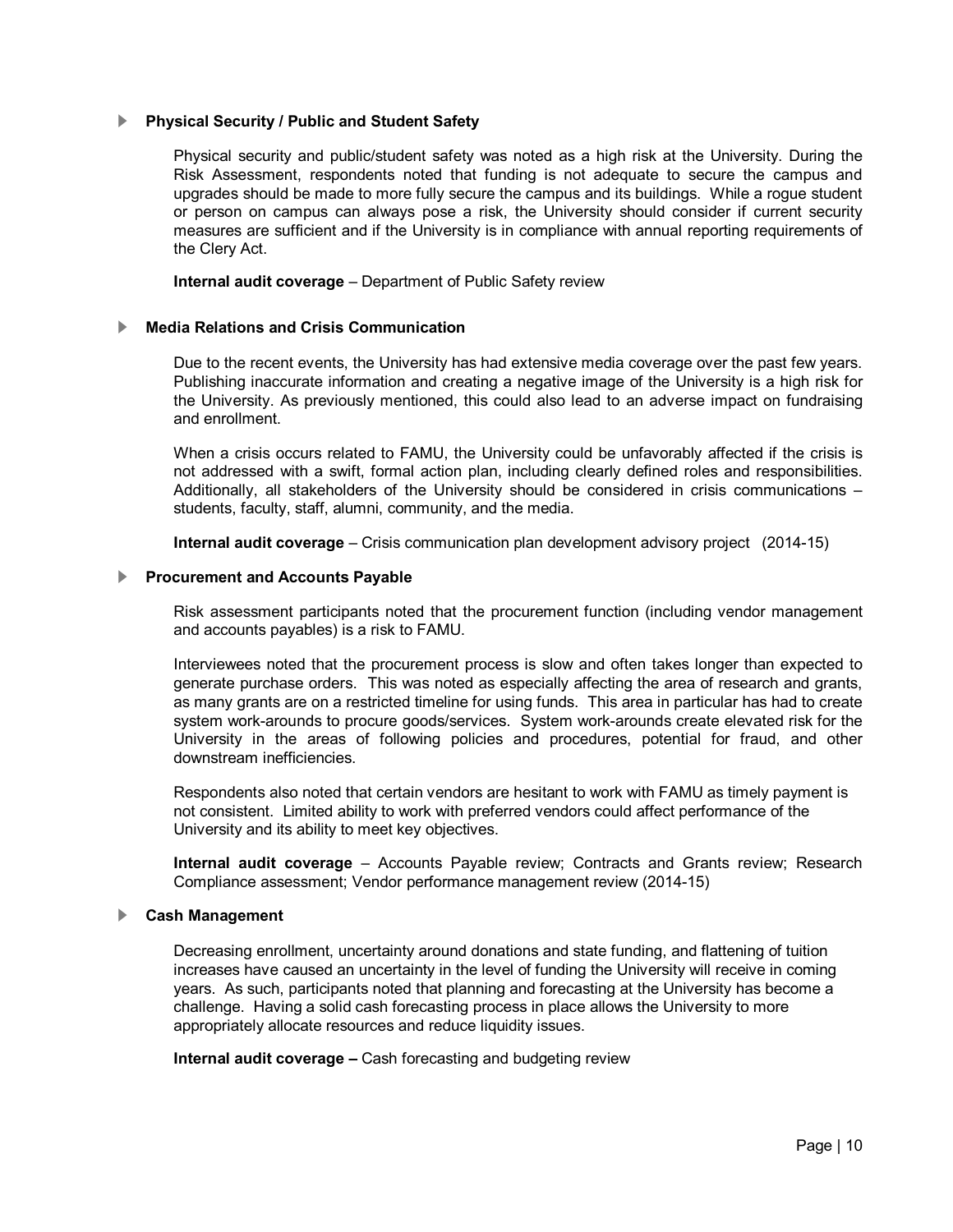## **Proposed internal audit plan**

In determining the internal audit coverage for 2013-2014, we considered factors such as the assessed rating of the risk, whether internal audit projects have been performed previously in the area, and whether the area was expected to undergo changes during 2013-2014.

|                           | <b>Financial</b>                                       |                                                                |        |  |  |
|---------------------------|--------------------------------------------------------|----------------------------------------------------------------|--------|--|--|
| 14-01                     | Accounts Payable review                                | <b>Accounting &amp; Reporting</b>                              | 250    |  |  |
| $14 - 02$                 | Cash forecasting and budgeting review                  | Liquidity & Credit                                             | 350    |  |  |
|                           |                                                        |                                                                | 600    |  |  |
|                           |                                                        | <b>Compliance</b>                                              |        |  |  |
|                           | Assessment of Compliance with 2012 Florida             |                                                                |        |  |  |
| $14 - 03$                 | Statute 1009.24                                        | Legal & Regulatory                                             | 250    |  |  |
| $14 - 04$                 | ACE Academic Support Services review                   | Legal & Regulatory                                             | 250    |  |  |
|                           |                                                        |                                                                | 500    |  |  |
|                           |                                                        | <b>Operational</b>                                             |        |  |  |
| $14 - 05$                 | Financial aid process review                           | <b>Academic Operations</b>                                     | 400    |  |  |
| $14 - 06$                 | Contracts and Grants review                            | Contracts & Grants                                             | 800    |  |  |
| $14 - 07$                 | Research Compliance assessment                         | <b>Contracts &amp; Grants</b>                                  | 400    |  |  |
|                           | <b>Information Technology General Controls</b>         |                                                                |        |  |  |
| $14-08$                   | (ITGC) assessment                                      | Information Technology                                         | 300    |  |  |
| 14-09                     | IT Automated Controls Assessment                       | Information Technology                                         | 300    |  |  |
| $14 - 10$                 | Department of Public Safety review                     | Environmental Health & Safety / Hazards                        | 300    |  |  |
|                           |                                                        |                                                                | 2500   |  |  |
|                           |                                                        | <b>Strategic</b>                                               |        |  |  |
| $14 - 11$                 | SACS follow-up projects                                | Governance/Strategic Initiatives                               | ${a}$  |  |  |
| $14 - 12$                 | Policies & procedures review                           | Governance                                                     | 200    |  |  |
|                           |                                                        |                                                                | 200    |  |  |
|                           | Follow-ups, Investigations and Compliance Activity     |                                                                |        |  |  |
|                           | Follow-ups (including SACS follow-up work)             |                                                                | 2000   |  |  |
|                           | Investigations                                         |                                                                | 3300   |  |  |
|                           | <b>Compliance Activities &amp; Management Requests</b> |                                                                | 2800   |  |  |
|                           |                                                        |                                                                | 9100   |  |  |
|                           |                                                        | <b>Internal Audit Administration, Communication, Follow-up</b> |        |  |  |
|                           | Training                                               |                                                                | 320    |  |  |
|                           | Administration                                         |                                                                | 3500   |  |  |
|                           | Leave                                                  |                                                                | 720    |  |  |
|                           |                                                        |                                                                |        |  |  |
|                           | Total IA Plan Hours (approximate)                      |                                                                | 16,500 |  |  |
| <b>Alternate Projects</b> |                                                        |                                                                |        |  |  |
|                           | FAMU Foundation process review                         |                                                                |        |  |  |
|                           | Construction Management procedures review              |                                                                |        |  |  |
|                           | Facilities Management procedures review                |                                                                |        |  |  |
|                           | <b>Disaster Recovery Assessment</b>                    |                                                                |        |  |  |
|                           | <b>Payroll Tax Fringe Benefits</b>                     |                                                                |        |  |  |
|                           | Unrelated Business Income Tax (UBIT)                   |                                                                |        |  |  |
|                           | activities                                             |                                                                |        |  |  |

{a} hours for SACS follow-up work is included in the overall budget for follow-ups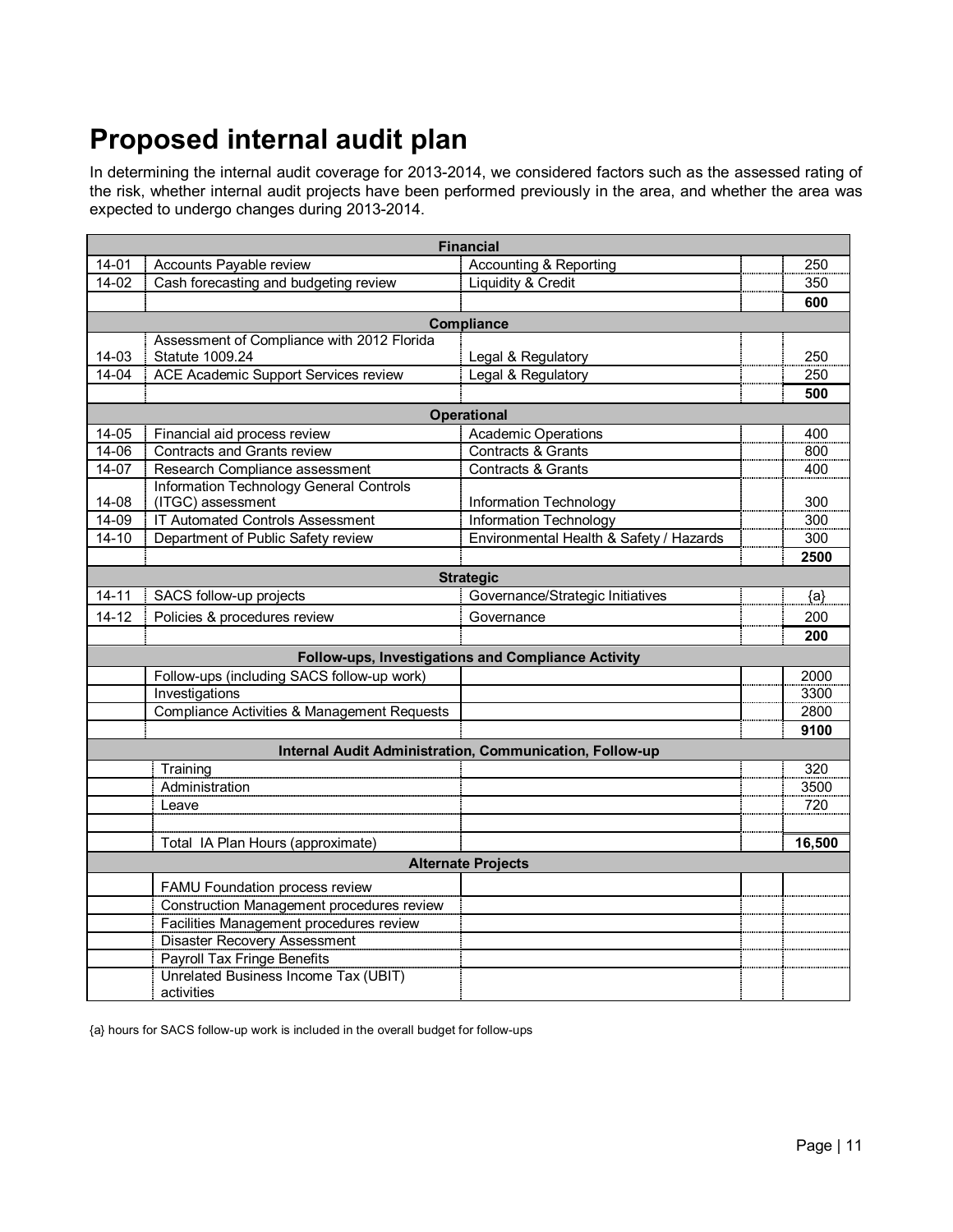# Risk assessment process

In preparation for the risk assessment interviews, the team researched FAMU and its industry risks by utilizing experiences from FAMU and other university internal audits, and reviewing Ernst & Young's Higher Education Risk Universe. Based on the research performed, the team members discussed the views of risk facing FAMU and reviewed a listing of potential projects performed for other clients.

The team then solicited feedback on the relevant risk points and potential projects during the risk assessment interview process.

The interviews are an integral part of the risk assessment process, as Ernst & Young brings internal audit experience and FAMU management expertise on the risks facing the University. We serve as advisors to FAMU management bringing the perspective gained from other universities, a national network of advisory services professionals, and an internal audit methodology based on COSO's Enterprise Risk Management Framework.

In addition, we distributed an automated risk assessment survey to the next level of FAMU administrators, soliciting their confidential input on risks facing the organization. The result of this process is a comprehensive view of the important risks at FAMU and an audit plan responsive to those risks.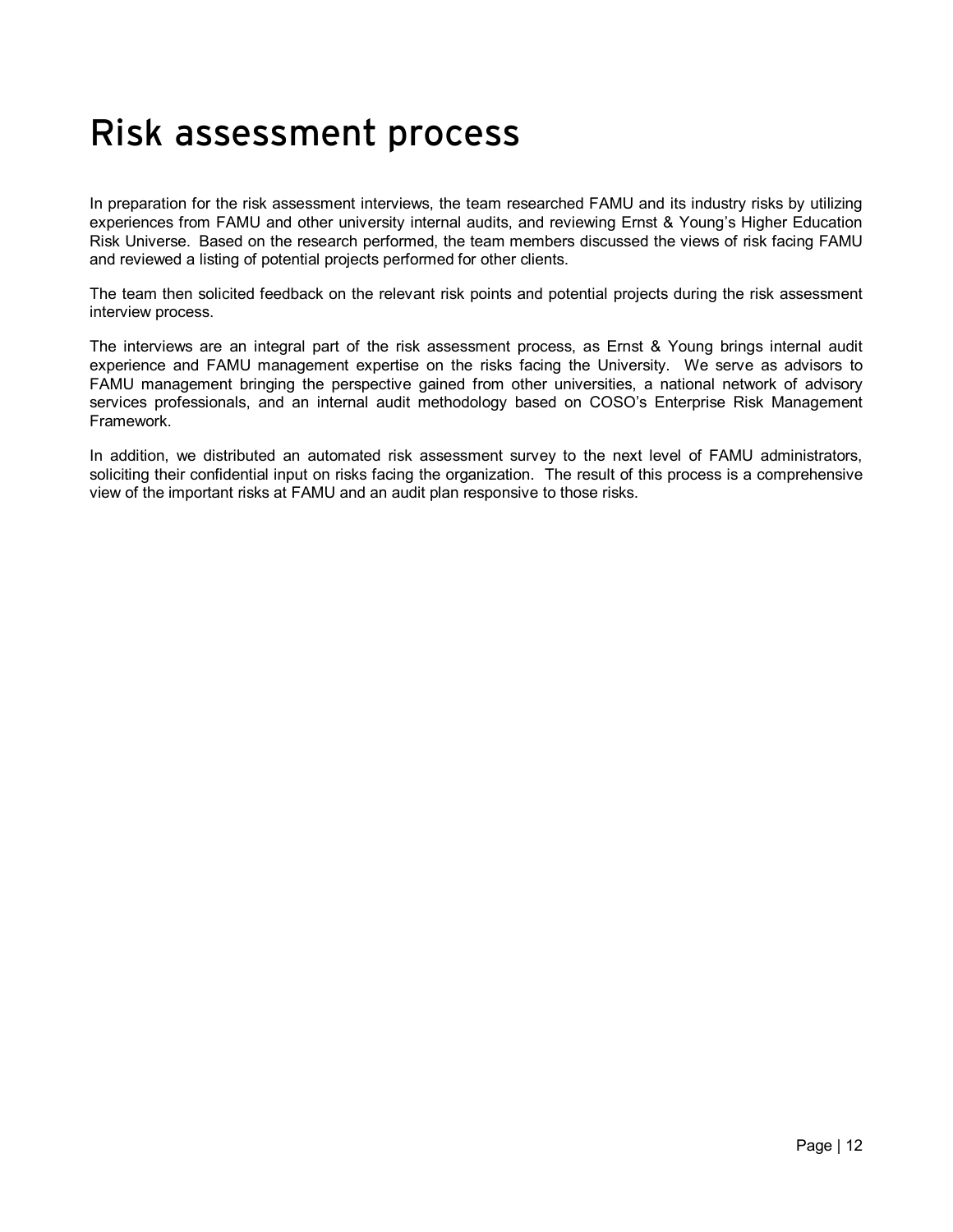## **Interviewee Listing**

In conducting the University risk assessment, we interviewed fifteen individuals across the organization in key financial, operational, strategic and compliance functions. Each interview was scheduled for one hour.

Interviewees were asked to specifically consider and comment on the following items:

- $\blacktriangleright$  The scope of their responsibilities
- $\blacktriangleright$  Inherent risk in their functional area
- $\blacktriangleright$  Their view of risks related to the processes in their area of responsibility
- $\blacktriangleright$  Their view on overall risk to the University
- $\blacktriangleright$  Their view of fraud risk for the University

The following members of FAMU's Board of Trustees, Executive Staff, and other members of Administration were interviewed:

| <b>Name</b>                     | <b>Title</b>                                                                 |
|---------------------------------|------------------------------------------------------------------------------|
| Chairman, Dr. Solomon L. Badger | Chairman, Board of Trustees                                                  |
| Trustee Karl E. White           | Chairman, Audit Committee                                                    |
| Dr. Larry Robinson              | Interim President                                                            |
| Joseph Bakker                   | Interim CFO & Vice President, Administrative & Financial Services            |
| John Earst                      | Interim Director, Public Safety                                              |
| Dr. William Featherstone        | Assistant Vice President & Controller of Administrative & Financial Services |
| <b>Richard Givens</b>           | Vice President, Division of Audit & Compliance                               |
| Dr. Thomas Haynes               | Vice President, University Advancement                                       |
| Derek Horne                     | <b>Athletic Director</b>                                                     |
| Dr. William E. Hudson, Jr.      | Vice President, Student Affairs                                              |
| Michael James                   | Interim Chief Information Officer                                            |
| Avery D. McKnight, Esq.         | Vice President & General Counsel                                             |
| Dr. Kinfe K. Redda              | Interim Vice President, Division of Sponsored Research                       |
| <b>Sharon Saunders</b>          | <b>Chief Communications Officer</b>                                          |
| Dr. Rodner White                | Interim Provost & Vice President, Academic Affairs                           |

In addition, we distributed the risk assessment survey to the next level of FAMU administration soliciting their confidential input on risks facing the University.